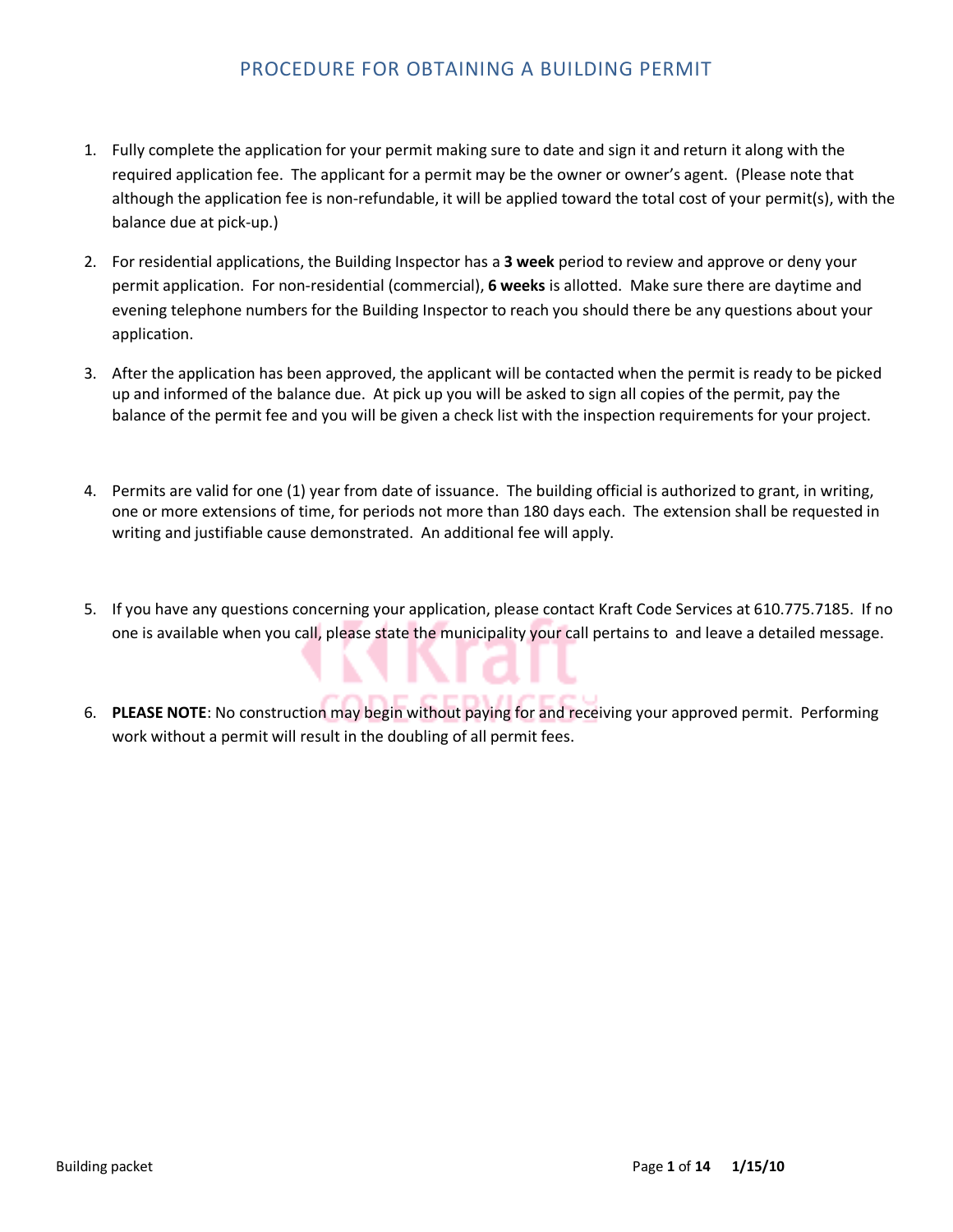#### *PERMIT APPLICATION CHECKLIST:*

- $\Box$  The following information should be included with your permit application:
- **Application fee.** *(Applications received without the required application fee will be considered incomplete and will not be processed.)*
- $\Box$  Completed Zoning permit application
- $\Box$  Fully completed building permit application
- $\Box$  Two (2) sets of construction drawings including the following:
	- $\Box$  Plot plan showing all lot lines and dimensions from new structure to front, side & rear property lines
	- $\Box$  Floor plans showing dimensions of room(s) and/or structure(s)
	- $\Box$  Footer specifications
	- $\Box$  Foundation specifications
	- $\Box$  Framing plans including the following:
		- $\Box$  Locations and sizes of bearing walls and/or support posts or columns
		- $\Box$  Beam and/or headers sizes
		- $\Box$  Joist and/or rafter sizes
		- $\Box$  Locations and sizes of egress windows
		- $\Box$  Elevation views
- $\Box$  Driveway permit (if necessary)
- $\Box$  Plumbing/Mechanical permit(s) (if necessary)
- $\Box$  Electrical permit (if necessary)
- $\Box$  Proof of sewage permit (if necessary)
- $\Box$  Proof of legal subdivision
- $\Box$  Proof of contractor workers' compensation insurance or notarized exemption form
- Approved erosion and sedimentation control (E & SC) plan from the Berks County Soil Conservation District for projects involving earthmoving

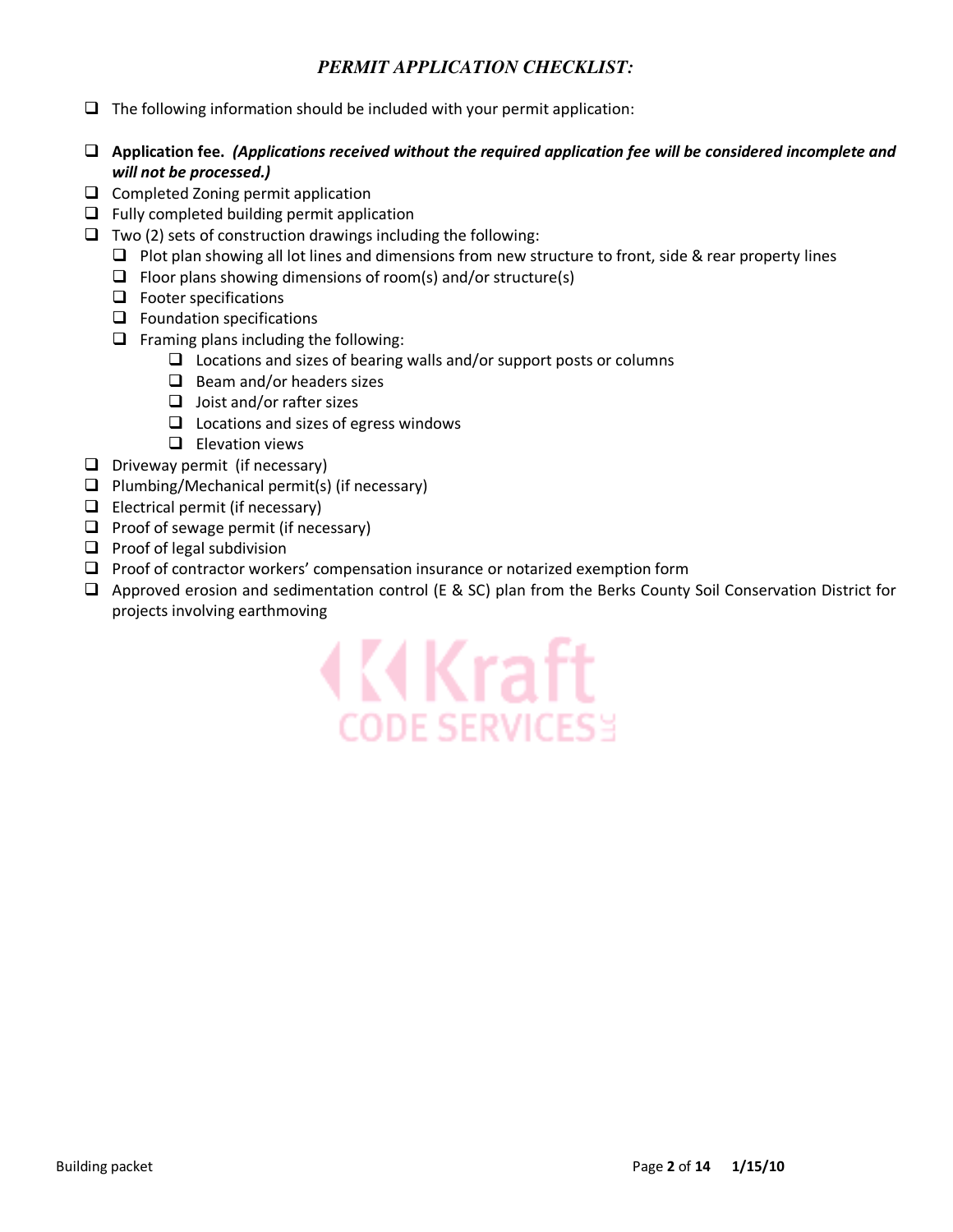#### ZONING PERMIT APPLICATION

Municipality in which work will be performed: PROPERTY INFORMATION Owner: \_\_\_\_\_\_\_\_\_\_\_\_\_\_\_\_\_\_\_\_\_\_\_\_\_\_\_\_\_\_\_\_\_\_\_\_\_\_\_\_\_\_\_\_\_\_ Phone #: \_\_\_\_\_\_\_\_\_\_\_\_\_\_\_\_\_\_\_ Street Address: **Example 2018** City/State/ Zip: \_\_\_\_\_\_\_\_\_\_\_\_\_\_\_\_\_\_\_\_\_\_\_\_\_\_\_\_\_\_\_\_\_\_\_\_\_\_\_\_\_\_\_\_\_\_\_\_\_\_\_\_\_\_\_\_\_\_\_\_\_\_\_\_\_\_\_\_\_ Cell #: \_\_\_\_\_\_\_\_\_\_\_\_\_\_\_\_\_\_\_ Fax #: \_\_\_\_\_\_\_\_\_\_\_\_\_\_\_\_\_\_\_ Email: \_\_\_\_\_\_\_\_\_\_\_\_\_\_\_\_\_\_\_\_\_\_ CONTRACTOR INFORMATION Contractor: \_\_\_\_\_\_\_\_\_\_\_\_\_\_\_\_\_\_\_\_\_\_\_\_\_\_\_\_\_\_\_\_\_\_\_\_\_\_\_\_\_\_ Phone #: \_\_\_\_\_\_\_\_\_\_\_\_\_\_\_\_\_\_\_ Street Address: \_\_\_\_\_\_\_\_\_\_\_\_\_\_\_\_\_\_\_\_\_\_\_\_\_\_\_\_\_\_\_\_\_\_\_\_\_\_\_\_\_\_\_\_\_\_\_\_\_\_\_\_\_\_\_\_\_\_\_\_\_\_\_\_ City/State/ Zip: \_\_\_\_\_\_\_\_\_\_\_\_\_\_\_\_\_\_\_\_\_\_\_\_\_\_\_\_\_\_\_\_\_\_\_\_\_\_\_\_\_\_\_\_\_\_\_\_\_\_\_\_\_\_\_\_\_\_\_\_\_\_\_\_ Contact Person: **Example 20** Cell #: \_\_\_\_\_\_\_\_\_\_\_\_\_\_\_\_\_\_\_ Fax #: \_\_\_\_\_\_\_\_\_\_\_\_\_\_\_\_\_\_\_ Email: \_\_\_\_\_\_\_\_\_\_\_\_\_\_\_\_\_\_\_\_\_\_ IMPROVEMENT INFORMATION: Cost of improvement: Residential  $\Box$  Commercial  $\Box$  Industrial Type of use/structure:  $\Box$  Single family detached dwelling  $\Box$  Single family semi-detached dwelling  $\Box$  Detached garage  $\Box$  Shed Fence  $\Box$  Deck  $\Box$  Addition  $\Box$ Swimming pool  $\Box$  Carport  $\Box$  Covered porch □ Home Occupation/No Impact Home-Based Business (attach letter detailing proposed business) - Other: \_\_\_\_\_\_\_\_\_\_\_\_\_\_\_\_\_\_\_\_\_\_\_\_\_\_\_\_\_\_\_\_\_\_\_\_\_\_\_\_\_\_\_\_\_\_\_\_\_\_ The proposed building or structure is to be used as a **Size:** Length Width Height *Will electric service be installed*? Yes No (If yes, electrical permit required) *Will water supply/drain pipe be installed*?  $\Box$  Yes  $\Box$  No (If yes, plumbing permit required)

By applying for this permit, I acknowledge that all information provided in this application is complete and accurate, that the work performed will be in conformance with the Pennsylvania Uniform Construction Code and/or any applicable ordinances of the municipality in which the work is to be performed as well as in accordance with the approved plan after a plan review has been completed. I understand that this is not a permit to begin work, but only an application for a permit and that work is not to start without a permit and that the fees for the permit may be doubled if work starts without a permit. I understand that if I give false information regarding this permit application that any permits issued based on this information will be invalid and the municipality could initiate legal proceedings against me, which could result in my being fined or imprisoned, or in the improvement being removed at my expense or any other legal remedy appropriate under the circumstances.

\_\_\_\_\_\_\_\_\_\_\_\_\_\_\_\_\_\_\_\_\_\_\_\_\_\_\_\_\_\_\_\_\_\_\_\_\_\_\_\_\_\_\_\_\_\_\_\_\_\_\_\_\_\_\_\_\_\_\_\_\_\_\_\_\_\_\_\_\_\_\_\_\_\_\_\_\_\_\_\_\_\_\_\_\_\_\_\_\_\_\_\_

Applicant Signature Date Applicant Signature Date Applicant Signature Date Applicant Signature Date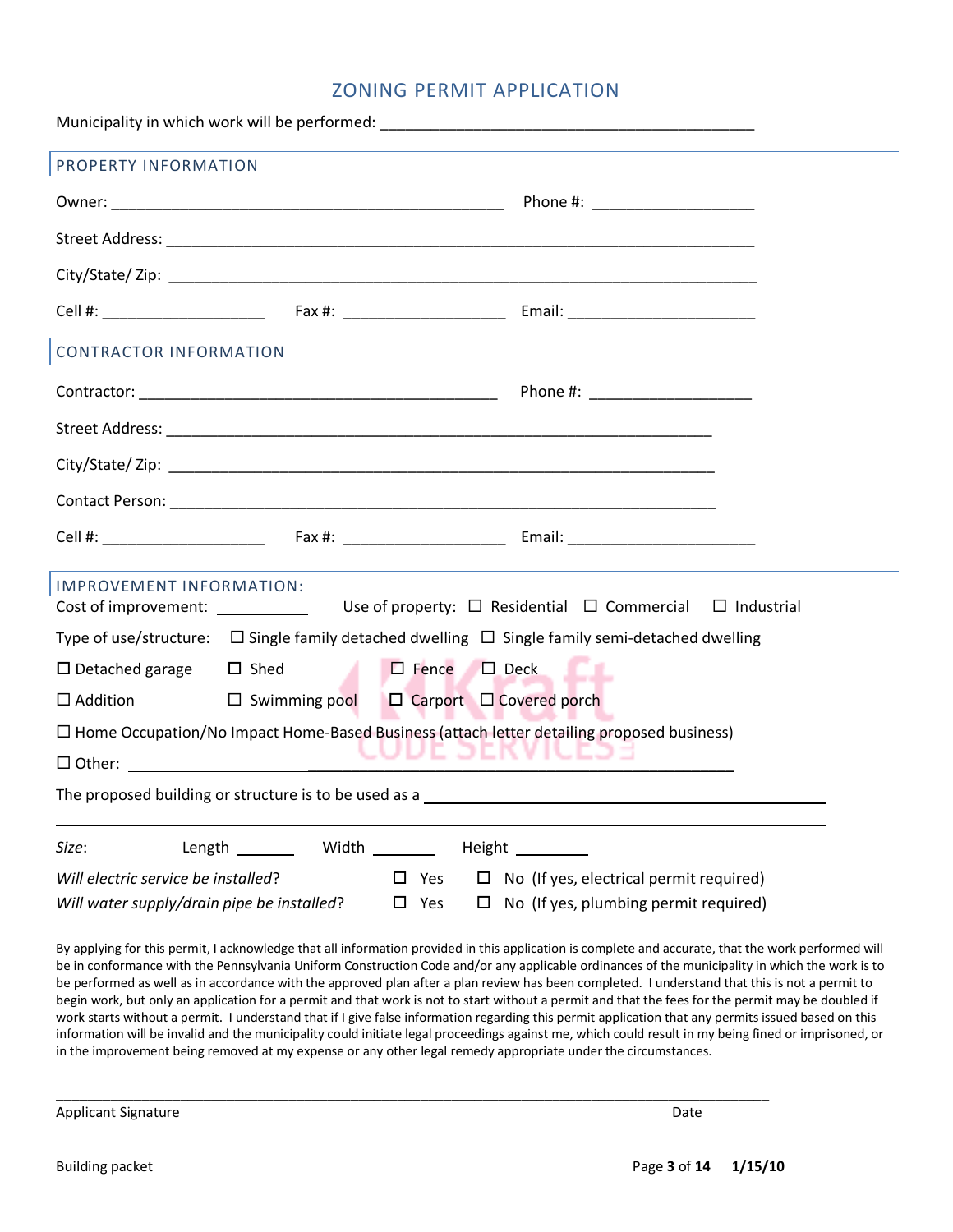## BUILDING PERMIT APPLICATION

| PROPERTY INFORMATION                                                                                                                                                                                                                                                                                                                                                                                             |                      |        |                                       |                                               |  |
|------------------------------------------------------------------------------------------------------------------------------------------------------------------------------------------------------------------------------------------------------------------------------------------------------------------------------------------------------------------------------------------------------------------|----------------------|--------|---------------------------------------|-----------------------------------------------|--|
| $\text{Location:}\begin{tabular}{ c c c c } \hline \rule{0pt}{3ex} \rule{0pt}{3ex} \rule{0pt}{3ex} \rule{0pt}{3ex} \rule{0pt}{3ex} \rule{0pt}{3ex} \rule{0pt}{3ex} \rule{0pt}{3ex} \rule{0pt}{3ex} \rule{0pt}{3ex} \rule{0pt}{3ex} \rule{0pt}{3ex} \rule{0pt}{3ex} \rule{0pt}{3ex} \rule{0pt}{3ex} \rule{0pt}{3ex} \rule{0pt}{3ex} \rule{0pt}{3ex} \rule{0pt}{3ex} \rule{0pt}{3ex} \rule{0pt}{3ex} \rule{0pt}{3$ |                      |        |                                       |                                               |  |
|                                                                                                                                                                                                                                                                                                                                                                                                                  |                      |        |                                       |                                               |  |
|                                                                                                                                                                                                                                                                                                                                                                                                                  |                      |        |                                       |                                               |  |
|                                                                                                                                                                                                                                                                                                                                                                                                                  |                      |        |                                       |                                               |  |
|                                                                                                                                                                                                                                                                                                                                                                                                                  |                      |        |                                       |                                               |  |
| <b>CONTRACTOR INFORMATION</b>                                                                                                                                                                                                                                                                                                                                                                                    |                      |        |                                       |                                               |  |
|                                                                                                                                                                                                                                                                                                                                                                                                                  |                      |        |                                       |                                               |  |
| Street address: <u>example and a series of the street and a series of the street and a series of the street and a series of the street and a series of the street and a series of the street and a series of the street and a se</u>                                                                                                                                                                             |                      |        |                                       |                                               |  |
|                                                                                                                                                                                                                                                                                                                                                                                                                  |                      |        |                                       |                                               |  |
|                                                                                                                                                                                                                                                                                                                                                                                                                  |                      |        |                                       |                                               |  |
|                                                                                                                                                                                                                                                                                                                                                                                                                  |                      |        |                                       |                                               |  |
| ARCHITECT/ENGINEER INFORMATION                                                                                                                                                                                                                                                                                                                                                                                   |                      |        |                                       |                                               |  |
|                                                                                                                                                                                                                                                                                                                                                                                                                  |                      |        |                                       |                                               |  |
|                                                                                                                                                                                                                                                                                                                                                                                                                  |                      |        |                                       |                                               |  |
|                                                                                                                                                                                                                                                                                                                                                                                                                  |                      |        |                                       |                                               |  |
|                                                                                                                                                                                                                                                                                                                                                                                                                  |                      |        | $\blacksquare$ Cell #: $\blacksquare$ | <u> 1980 - Jan Alexander III, poet et al.</u> |  |
|                                                                                                                                                                                                                                                                                                                                                                                                                  |                      |        | $Fax \#$ :                            | <u>  Eugene – American – A</u>                |  |
| <b>PROJECT INFORMATION</b>                                                                                                                                                                                                                                                                                                                                                                                       |                      |        |                                       |                                               |  |
| Cost of Improvement: _                                                                                                                                                                                                                                                                                                                                                                                           |                      |        |                                       |                                               |  |
|                                                                                                                                                                                                                                                                                                                                                                                                                  |                      |        |                                       |                                               |  |
|                                                                                                                                                                                                                                                                                                                                                                                                                  |                      |        |                                       | Use Group: __________________                 |  |
| Type of improvement (check all that apply):                                                                                                                                                                                                                                                                                                                                                                      |                      |        |                                       |                                               |  |
| New Building<br>0                                                                                                                                                                                                                                                                                                                                                                                                | $\Box$ Addition      | $\Box$ | Alteration                            | Demolition<br>□                               |  |
| Repair/replacement<br>□                                                                                                                                                                                                                                                                                                                                                                                          |                      |        |                                       |                                               |  |
| Proposed use (residential):                                                                                                                                                                                                                                                                                                                                                                                      |                      |        |                                       |                                               |  |
| One family<br>$\Box$                                                                                                                                                                                                                                                                                                                                                                                             | Two family<br>$\Box$ | $\Box$ | Accessory structure                   |                                               |  |
| $\Box$                                                                                                                                                                                                                                                                                                                                                                                                           |                      |        |                                       |                                               |  |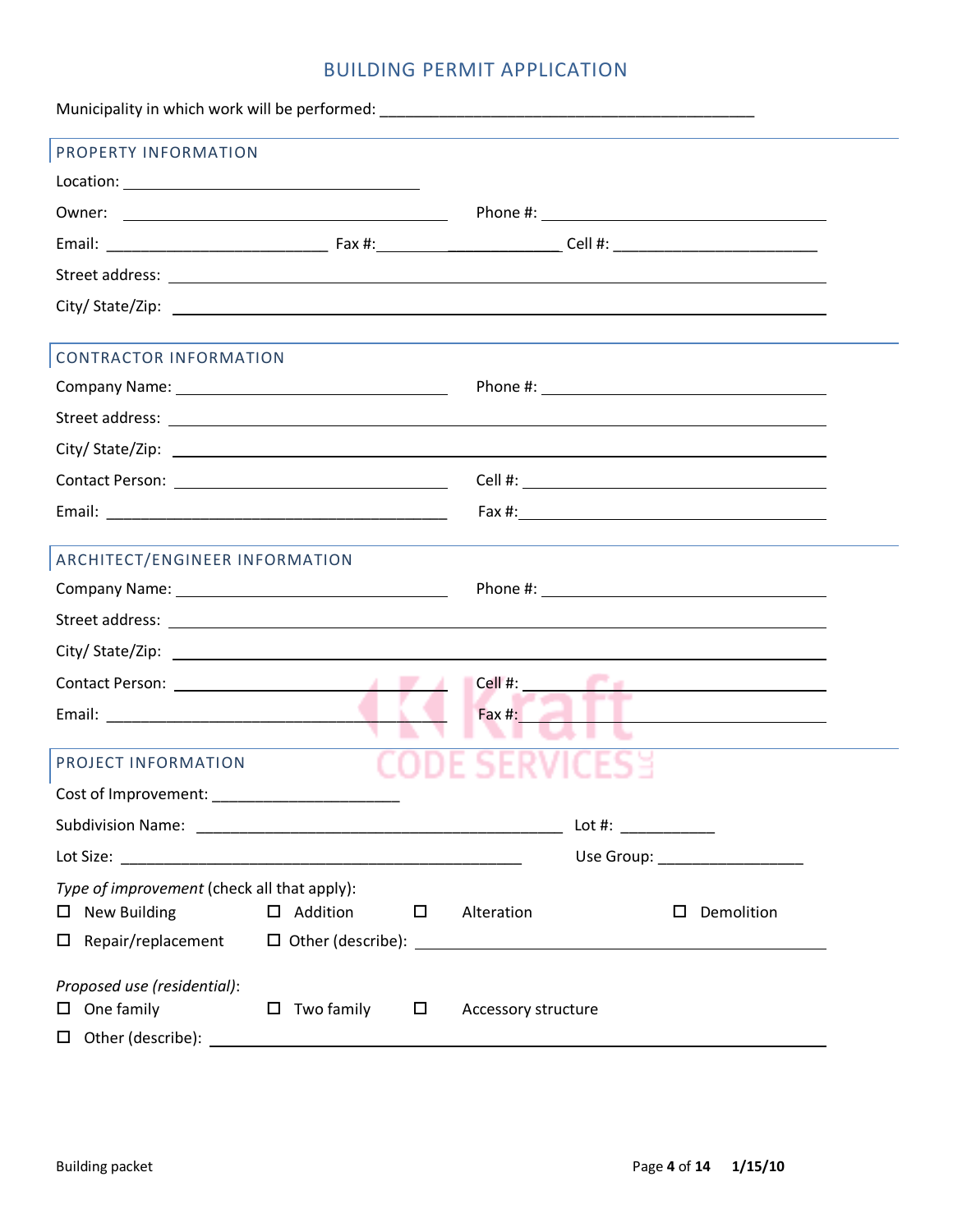| PROJECT INFORMATION (CONTINUED)                                                                                            |          |  |            |  |         |
|----------------------------------------------------------------------------------------------------------------------------|----------|--|------------|--|---------|
| Proposed use (non-residential/commercial):                                                                                 |          |  |            |  |         |
| $\Box$ Amusement                                                                                                           | Church   |  | Industrial |  | Parking |
| $\Box$ Utility                                                                                                             | Hospital |  | Office     |  | Store   |
| $\Box$ Other (describe):                                                                                                   |          |  |            |  |         |
| Describe in detail the proposed use of the building (e.g. food processing, machine shop, parking garage, laundry building, |          |  |            |  |         |
| etc.) If the use of the building is being changed from the current use, describe the new use:                              |          |  |            |  |         |

| Principal Type of Construction:                                                                     |  |  |  |  |
|-----------------------------------------------------------------------------------------------------|--|--|--|--|
| $\Box$ Masonry (Wall Bearing) $\Box$ Wood Frame $\Box$ Steel Structure $\Box$ Reinforced Concrete   |  |  |  |  |
| Energy/Insulation Compliance Path(only one of the following may be selected):                       |  |  |  |  |
| $\Box$ IRC Chapter 11<br>$\Box$ PA Alternative $\Box$ International Energy Conservation Code – IECC |  |  |  |  |
| (RESCHECK/COMCHECK software)                                                                        |  |  |  |  |
| Principal Type of Heating:                                                                          |  |  |  |  |
| $\square$ Gas $\square$ Oil $\square$ Electric $\square$ Other:                                     |  |  |  |  |
| Type of Water Supply:<br>Type of Sewage:                                                            |  |  |  |  |
| $\Box$ Public $\Box$ Private (on-site system)<br>$\Box$ Public $\Box$ Private (well)                |  |  |  |  |
| <b>Facilities:</b>                                                                                  |  |  |  |  |
| # of bedrooms<br># of full bathrooms _________ # of partial bathrooms _                             |  |  |  |  |
| Dimensions (residential):                                                                           |  |  |  |  |
|                                                                                                     |  |  |  |  |
| $1st$ floor (sq ft) $2nd$ floor (sq ft)<br>Basement (sq ft)                                         |  |  |  |  |
| Garage (sq ft) __________<br>Deck (sq ft) _________                                                 |  |  |  |  |
|                                                                                                     |  |  |  |  |
| Size of building:                                                                                   |  |  |  |  |
| Length<br><b>Height</b><br>Width<br># of stories                                                    |  |  |  |  |
| Central Air Conditioning? $\Box$ Yes $\Box$ No<br>Elevator? $\Box$ Yes $\Box$ No                    |  |  |  |  |
| Number of Off-Street Parking Spaces: Enclosed<br>Outdoor                                            |  |  |  |  |
|                                                                                                     |  |  |  |  |

By applying for this permit, I acknowledge that all information provided in this application is complete and accurate, that the work performed will be in conformance with the Pennsylvania Uniform Construction Code and/or any applicable ordinances of the municipality in which the work is to be performed as well as in accordance with the approved plan after a plan review has been completed. I understand that this is not a permit to begin work, but only an application for a permit and that work is not to start without a permit and that the fees for the permit may be doubled if work starts without a permit. I understand that if I give false information regarding this permit application that any permits issued based on this information will be invalid and the municipality could initiate legal proceedings against me, which could result in my being fined or imprisoned, or in the improvement being removed at my expense or any other legal remedy appropriate under the circumstances.

Signature of Applicant Date of Applicant Date of Applicant Date of Applicant Date of Applicant Date of Applicant Date of Applicant Date of Applicant Date of Applicant Date of Applicant Date of Applicant Date of Applicant D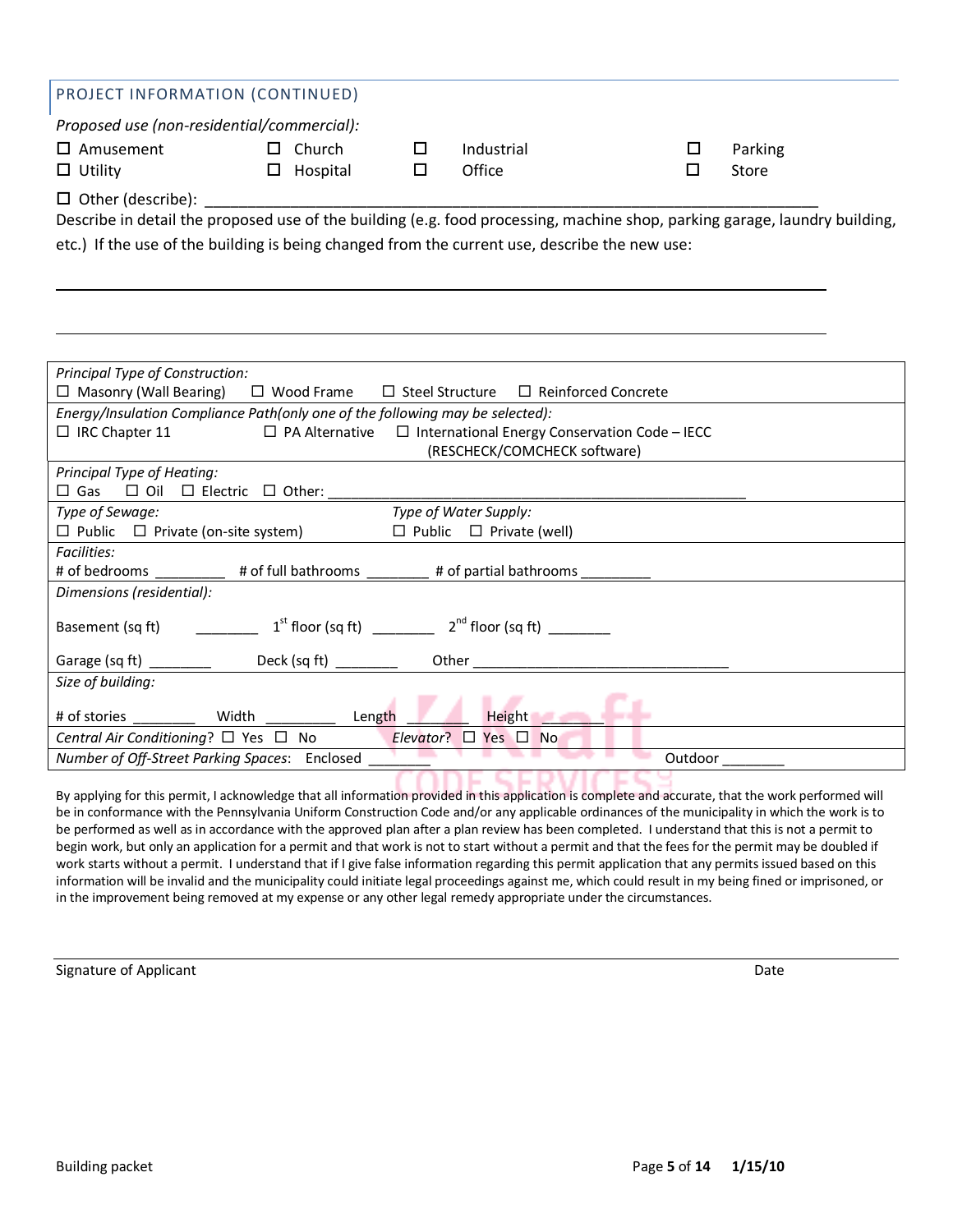#### PLUMBING PERMIT APPLICATION

| PROPERTY INFORMATION                                                                |                                 |  |  |  |  |
|-------------------------------------------------------------------------------------|---------------------------------|--|--|--|--|
|                                                                                     | Phone #: ______________________ |  |  |  |  |
|                                                                                     |                                 |  |  |  |  |
|                                                                                     |                                 |  |  |  |  |
|                                                                                     |                                 |  |  |  |  |
| <b>CONTRACTOR INFORMATION</b>                                                       |                                 |  |  |  |  |
|                                                                                     |                                 |  |  |  |  |
|                                                                                     |                                 |  |  |  |  |
|                                                                                     |                                 |  |  |  |  |
|                                                                                     |                                 |  |  |  |  |
|                                                                                     |                                 |  |  |  |  |
| <b>IMPROVEMENT INFORMATION:</b>                                                     |                                 |  |  |  |  |
| Cost of improvement: _______________                                                |                                 |  |  |  |  |
|                                                                                     |                                 |  |  |  |  |
| Type of Work: $\Box$ New Construction $\Box$ Addition $\Box$ Alteration/Replacement |                                 |  |  |  |  |
|                                                                                     |                                 |  |  |  |  |
| $\frac{1}{1}$                                                                       |                                 |  |  |  |  |
| EQUIPMENT IDENTIFICATION                                                            |                                 |  |  |  |  |

| ________________________________ |   |                                 |   |                             |   |  |  |
|----------------------------------|---|---------------------------------|---|-----------------------------|---|--|--|
| Type                             | # | Type                            | # | <b>Type</b>                 | # |  |  |
| Sanitary Sewer connection        |   | <b>Water Service connection</b> |   | <b>Miscellaneous</b>        |   |  |  |
| Water Heater                     |   | <b>Heating Boiler</b>           |   | <b>Steam Heating Boiler</b> |   |  |  |
| Dom Water Piping Connections     |   | Water Pump                      |   | <b>Water Conditioner</b>    |   |  |  |
| Dishwasher                       |   | Garbage Disposal                |   | <b>Rain Conductor</b>       |   |  |  |
| Sanitary Sump Pump               |   | <b>Mechanical Systems</b>       |   | Other                       |   |  |  |

\_\_\_\_\_\_\_\_\_\_\_\_\_\_\_\_\_\_\_\_\_\_\_\_\_\_\_\_\_\_\_\_\_\_\_\_\_\_\_\_\_\_\_\_\_\_\_\_\_\_\_\_\_\_\_\_\_\_\_\_\_\_\_\_\_\_\_\_\_\_\_\_\_\_\_\_\_\_\_\_\_\_\_\_\_\_\_\_\_\_\_\_

By applying for this permit, I acknowledge that all information provided in this application is complete and accurate, that the work performed will be in conformance with the Pennsylvania Uniform Construction Code and/or any applicable ordinances of the municipality in which the work is to be performed as well as in accordance with the approved plan after a plan review has been completed. I understand that this is not a permit to begin work, but only an application for a permit and that work is not to start without a permit and that the fees for the permit may be doubled if work starts without a permit. I understand that if I give false information regarding this permit application that any permits issued based on this information will be invalid and the municipality could initiate legal proceedings against me, which could result in my being fined or imprisoned, or in the improvement being removed at my expense or any other legal remedy appropriate under the circumstances.

Applicant Signature Date Date of the Date of the United States of the Date of the Date of the Date of the Date of the Date of the Date of the Date of the Date of the Date of the Date of the Date of the Date of the Date of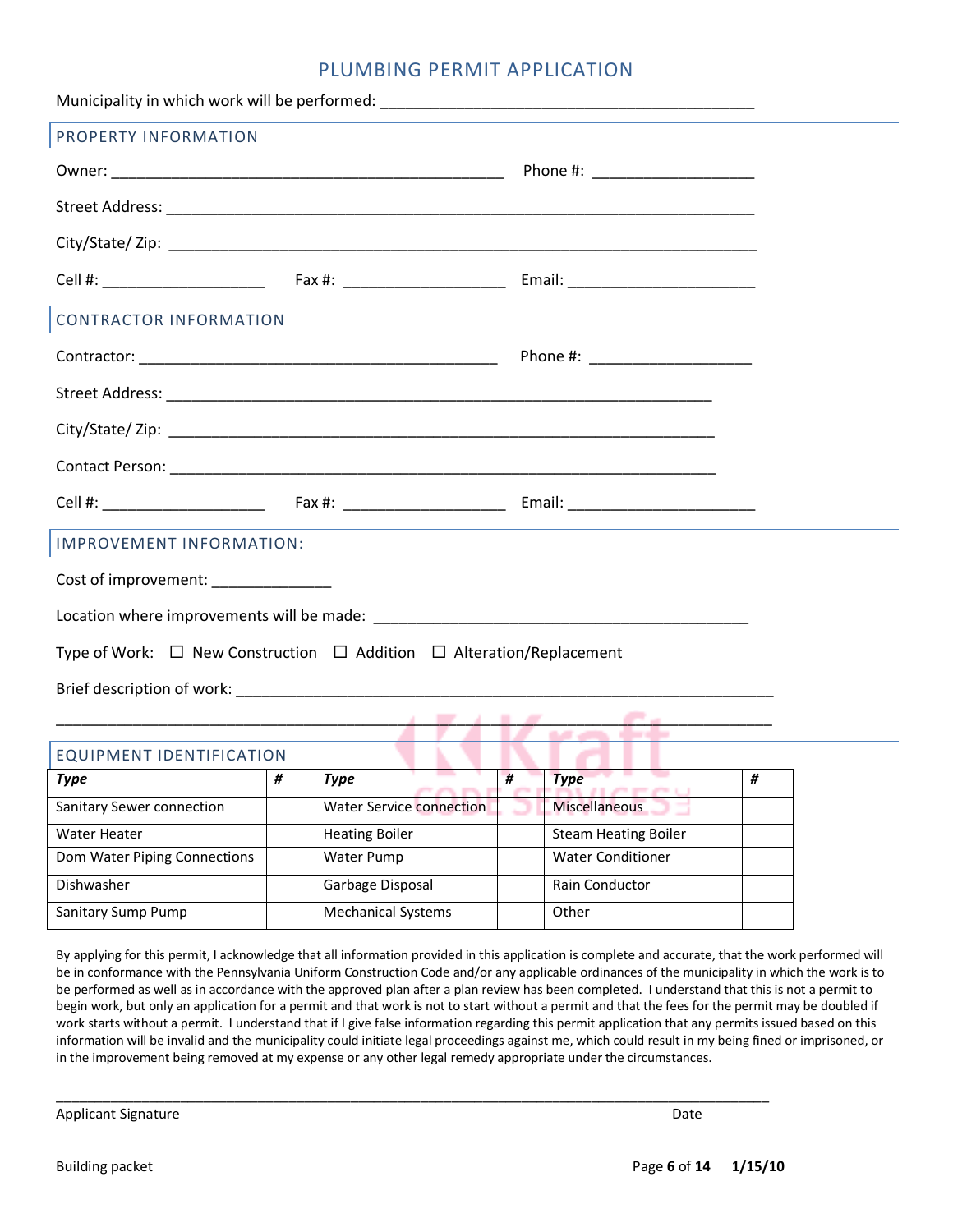## PLUMBING PERMIT APPLICATION SANITARY RISER DIAGRAM

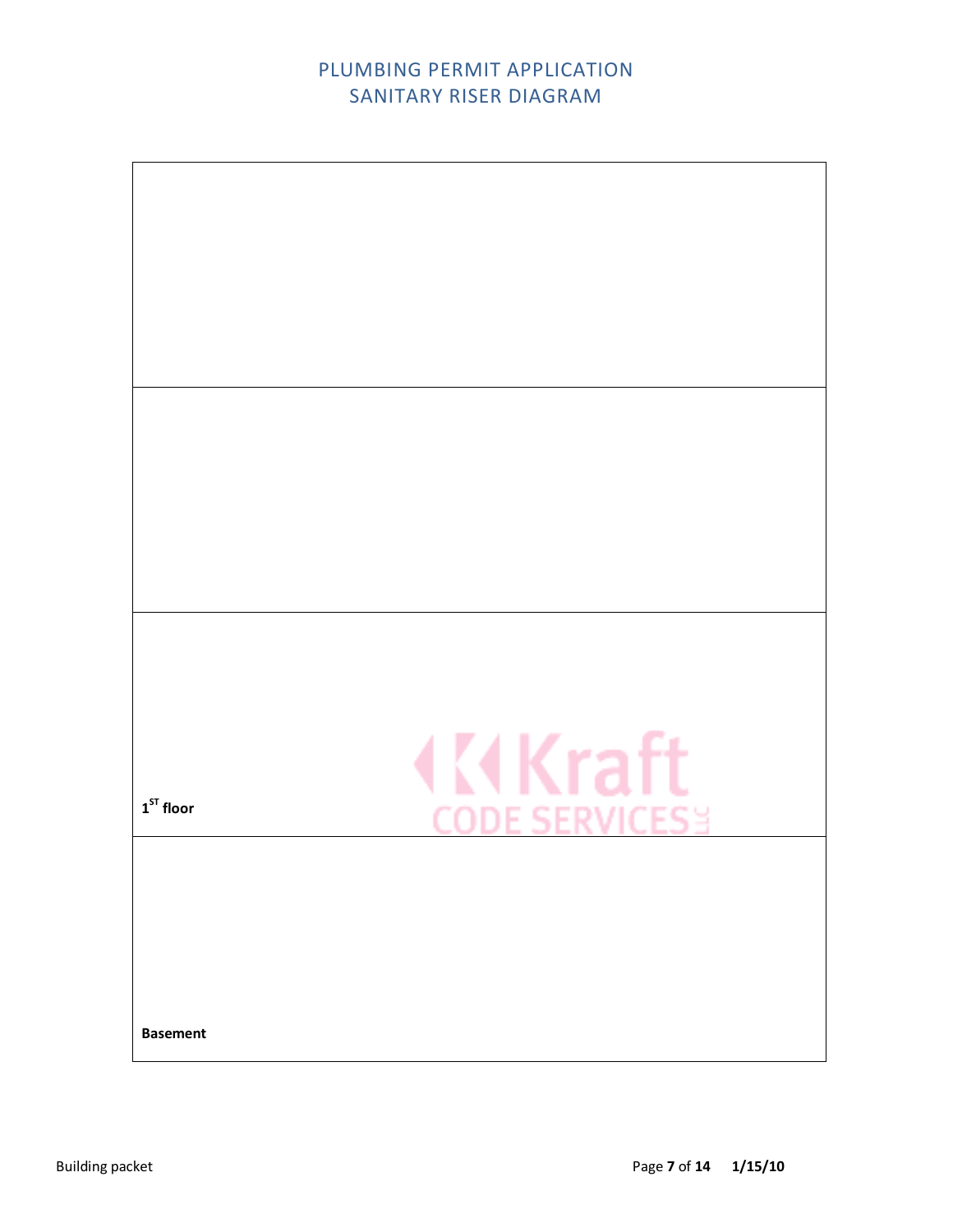#### ELECTRICAL PERMIT APPLICATION

| PROPERTY INFORMATION                                                                            |                                     |  |  |  |  |
|-------------------------------------------------------------------------------------------------|-------------------------------------|--|--|--|--|
|                                                                                                 |                                     |  |  |  |  |
|                                                                                                 |                                     |  |  |  |  |
|                                                                                                 |                                     |  |  |  |  |
|                                                                                                 |                                     |  |  |  |  |
| <b>CONTRACTOR INFORMATION</b>                                                                   |                                     |  |  |  |  |
|                                                                                                 | Phone #: _____________________      |  |  |  |  |
|                                                                                                 |                                     |  |  |  |  |
|                                                                                                 |                                     |  |  |  |  |
|                                                                                                 |                                     |  |  |  |  |
|                                                                                                 |                                     |  |  |  |  |
| IMPROVEMENT INFORMATION:                                                                        |                                     |  |  |  |  |
|                                                                                                 | Cost of improvement: ______________ |  |  |  |  |
|                                                                                                 |                                     |  |  |  |  |
| Type of Work: $\Box$ New Construction $\Box$ Addition $\Box$ Alteration/Replacement $\Box$ Pool |                                     |  |  |  |  |
| Service feeder/distribution panel: $\Box$ New $\Box$ Existing Size: Amps                        |                                     |  |  |  |  |
|                                                                                                 | CODE SERVICESS.                     |  |  |  |  |

## EQUIPMENT IDENTIFICATION Type | # | Type | # | Type | # Ceiling Outlets **Ranges** Ranges **Meters** Ranges **Ranges** Neters Switches | | | Water Heater | | Subpanels Plug Receptacles Figure Heaters Figure 2 and Senerators Heat/Smoke Detectors | | | Air Conditioners | | | Motors

\_\_\_\_\_\_\_\_\_\_\_\_\_\_\_\_\_\_\_\_\_\_\_\_\_\_\_\_\_\_\_\_\_\_\_\_\_\_\_\_\_\_\_\_\_\_\_\_\_\_\_\_\_\_\_\_\_\_\_\_\_\_\_\_\_\_\_\_\_\_\_\_\_\_\_\_\_\_\_\_\_\_\_\_\_\_\_\_\_\_\_\_\_\_\_\_\_\_\_\_\_\_\_\_

\_\_\_\_\_\_\_\_\_\_\_\_\_\_\_\_\_\_\_\_\_\_\_\_\_\_\_\_\_\_\_\_\_\_\_\_\_\_\_\_\_\_\_\_\_\_\_\_\_\_\_\_\_\_\_\_\_\_\_\_\_\_\_\_\_\_\_\_\_\_\_\_\_\_\_\_\_\_\_\_\_\_\_\_

By applying for this permit, I acknowledge that all information provided in this application is complete and accurate, that the work performed will be in conformance with the Pennsylvania Uniform Construction Code and/or any applicable ordinances of the municipality in which the work is to be performed as well as in accordance with the approved plan after a plan review has been completed. I understand that this is not a permit to begin work, but only an application for a permit and that work is not to start without a permit and that the fees for the permit may be doubled if work starts without a permit. I understand that if I give false information regarding this permit application that any permits issued based on this information will be invalid and the municipality could initiate legal proceedings against me, which could result in my being fined or imprisoned, or in the improvement being removed at my expense or any other legal remedy appropriate under the circumstances.

Applicant Signature Date of the Date of the Date of the Date of the Date of the Date of the Date of the Date of the Date of the Date of the Date of the Date of the Date of the Date of the Date of the Date of the Date of th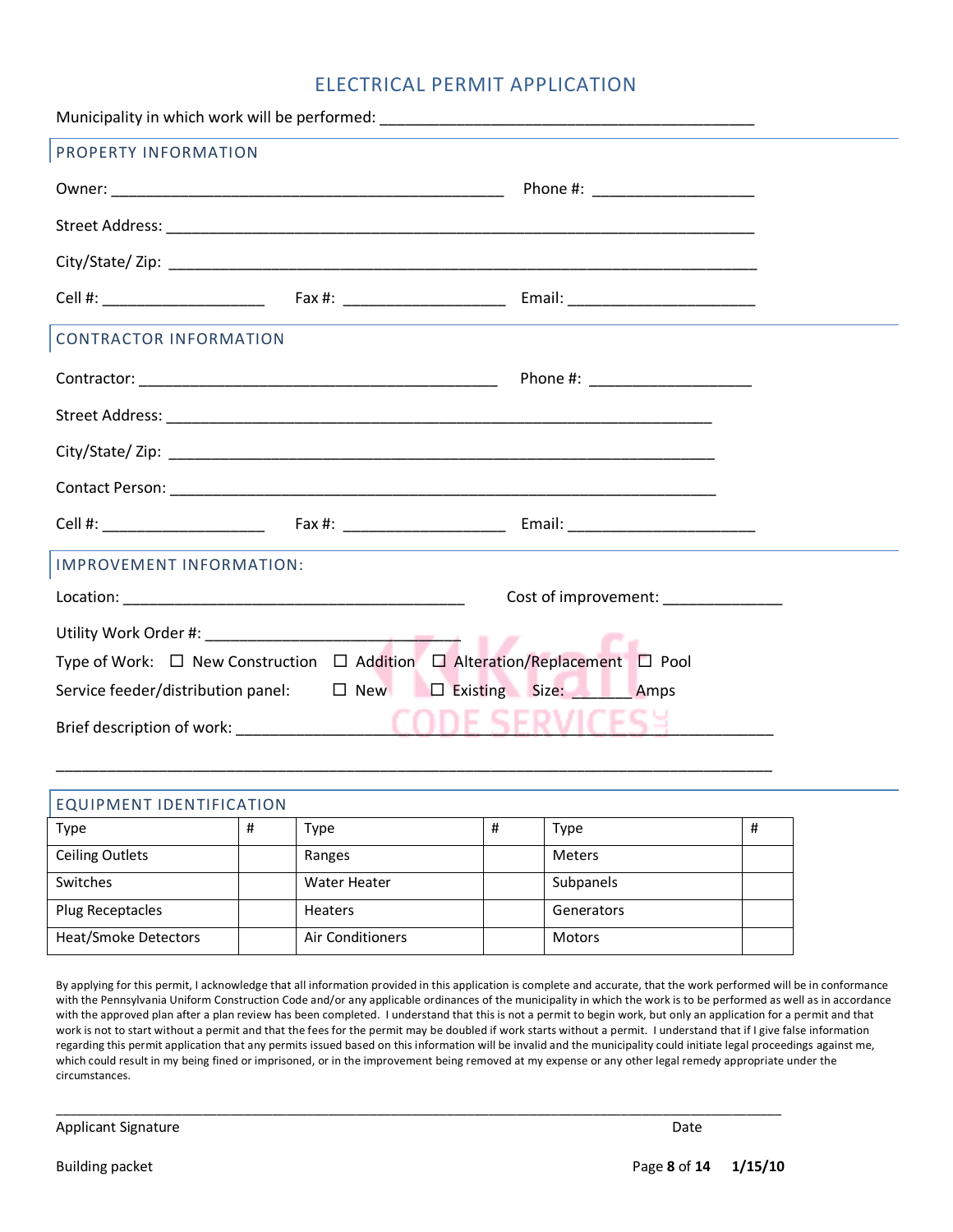#### MECHANICAL PERMIT APPLICATION

| PROPERTY INFORMATION                                                                            |   |                                |            |                                  |   |  |
|-------------------------------------------------------------------------------------------------|---|--------------------------------|------------|----------------------------------|---|--|
|                                                                                                 |   |                                |            |                                  |   |  |
|                                                                                                 |   |                                |            |                                  |   |  |
|                                                                                                 |   |                                |            |                                  |   |  |
|                                                                                                 |   |                                |            |                                  |   |  |
| <b>CONTRACTOR INFORMATION</b>                                                                   |   |                                |            |                                  |   |  |
|                                                                                                 |   |                                |            | Phone #: _______________________ |   |  |
|                                                                                                 |   |                                |            |                                  |   |  |
|                                                                                                 |   |                                |            |                                  |   |  |
|                                                                                                 |   |                                |            |                                  |   |  |
|                                                                                                 |   |                                |            |                                  |   |  |
| IMPROVEMENT INFORMATION:                                                                        |   |                                |            |                                  |   |  |
| Cost of improvement:                                                                            |   |                                |            |                                  |   |  |
| Type of Work: $\Box$ New Construction $\Box$ Addition $\Box$ Alteration/Replacement $\Box$ Pool |   |                                |            |                                  |   |  |
| Service feeder/distribution panel: □ New □ Existing Size: _______ Amps                          |   |                                |            |                                  |   |  |
|                                                                                                 |   |                                |            |                                  |   |  |
|                                                                                                 |   |                                |            |                                  |   |  |
| EQUIPMENT IDENTIFICATION                                                                        |   |                                |            | <b>Barbara Barbara</b>           |   |  |
| <b>Type</b>                                                                                     | # | Type                           | #          | <b>Type</b>                      | # |  |
| Split System Gas/Electric                                                                       |   | Split System Electric/Electric |            | Heat Pump Split System           |   |  |
| Packaged terminal A/C                                                                           |   | <b>Boiler Hot Water</b>        | <b>COD</b> | Steam Boiler (PSI)               |   |  |

By applying for this permit, I acknowledge that all information provided in this application is complete and accurate, that the work performed will be in conformance with the Pennsylvania Uniform Construction Code and/or any applicable ordinances of the municipality in which the work is to be performed as well as in accordance with the approved plan after a plan review has been completed. I understand that this is not a permit to begin work, but only an application for a permit and that work is not to start without a permit and that the fees for the permit may be doubled if work starts without a permit. I understand that if I give false information regarding this permit application that any permits issued based on this information will be invalid and the municipality could initiate legal proceedings against me, which could result in my being fined or imprisoned, or in the improvement being removed at my expense or any other legal remedy appropriate under the circumstances.

 $\_$  ,  $\_$  ,  $\_$  ,  $\_$  ,  $\_$  ,  $\_$  ,  $\_$  ,  $\_$  ,  $\_$  ,  $\_$  ,  $\_$  ,  $\_$  ,  $\_$  ,  $\_$  ,  $\_$  ,  $\_$  ,  $\_$  ,  $\_$  ,  $\_$  ,  $\_$  ,  $\_$  ,  $\_$  ,  $\_$  ,  $\_$  ,  $\_$  ,  $\_$  ,  $\_$  ,  $\_$  ,  $\_$  ,  $\_$  ,  $\_$  ,  $\_$  ,  $\_$  ,  $\_$  ,  $\_$  ,  $\_$  ,  $\_$  ,

Applicant Signature Date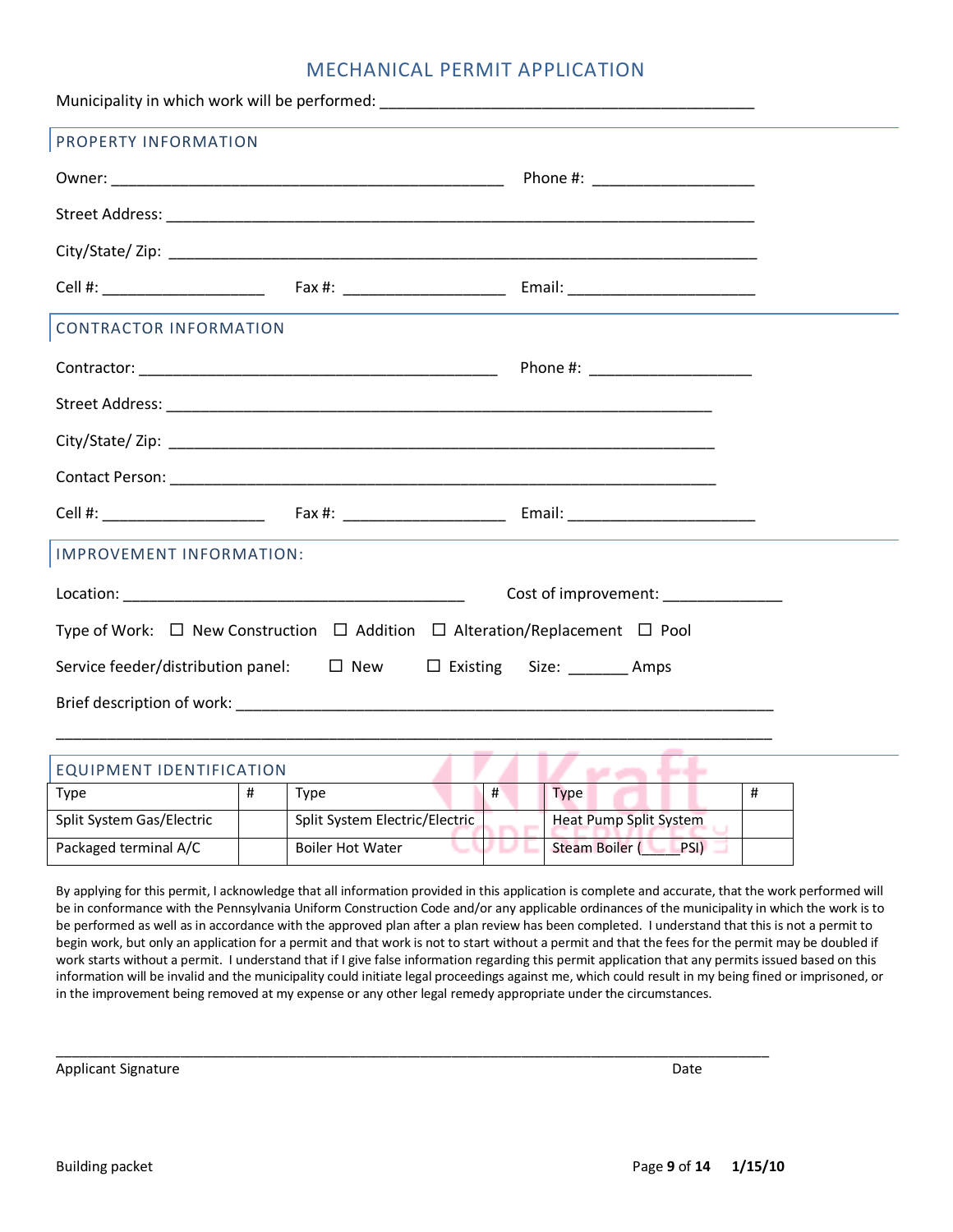#### DRIVEWAY PERMIT APPLICATION

| PROPERTY INFORMATION                                                                                                                                                                                                                              |  |  |  |  |  |
|---------------------------------------------------------------------------------------------------------------------------------------------------------------------------------------------------------------------------------------------------|--|--|--|--|--|
|                                                                                                                                                                                                                                                   |  |  |  |  |  |
|                                                                                                                                                                                                                                                   |  |  |  |  |  |
|                                                                                                                                                                                                                                                   |  |  |  |  |  |
|                                                                                                                                                                                                                                                   |  |  |  |  |  |
| <b>CONTRACTOR INFORMATION</b>                                                                                                                                                                                                                     |  |  |  |  |  |
|                                                                                                                                                                                                                                                   |  |  |  |  |  |
|                                                                                                                                                                                                                                                   |  |  |  |  |  |
|                                                                                                                                                                                                                                                   |  |  |  |  |  |
|                                                                                                                                                                                                                                                   |  |  |  |  |  |
|                                                                                                                                                                                                                                                   |  |  |  |  |  |
| <b>IMPROVEMENT INFORMATION:</b><br>Exact location/address of driveway or other improvement (include nearest cross street):                                                                                                                        |  |  |  |  |  |
| Type of improvement:<br>$\Box$ Construct new driveway $\Box$ Pave existing driveway<br>Driveway modification with State or Township right-of-way<br>0<br>Install ditch, drain or sanitary sewer on State or Township street, road or right-of-way |  |  |  |  |  |
|                                                                                                                                                                                                                                                   |  |  |  |  |  |
|                                                                                                                                                                                                                                                   |  |  |  |  |  |
| Width of driveway: _______________________Distance from centerline of roadway to gutter or ditch: __________________<br>JUDE JENYT                                                                                                                |  |  |  |  |  |
|                                                                                                                                                                                                                                                   |  |  |  |  |  |
|                                                                                                                                                                                                                                                   |  |  |  |  |  |

#### **Note: All driveways must be inspected prior to paving (to insure proper storm water drainage) and after paving and sealing is complete.**

By applying for this permit, I acknowledge that all information provided in this application is complete and accurate, that the work performed will be in conformance with the Pennsylvania Uniform Construction Code and/or any applicable ordinances of the municipality in which the work is to be performed as well as in accordance with the approved plan after a plan review has been completed. I understand that this is not a permit to begin work, but only an application for a permit and that work is not to start without a permit and that the fees for the permit may be doubled if work starts without a permit. I understand that if I give false information regarding this permit application that any permits issued based on this information will be invalid and the municipality could initiate legal proceedings against me, which could result in my being fined or imprisoned, or in the improvement being removed at my expense or any other legal remedy appropriate under the circumstances.

\_\_\_\_\_\_\_\_\_\_\_\_\_\_\_\_\_\_\_\_\_\_\_\_\_\_\_\_\_\_\_\_\_\_\_\_\_\_\_\_\_\_\_\_\_\_\_\_\_\_\_\_\_\_\_\_\_\_\_\_\_\_\_\_\_\_\_\_\_\_\_\_\_\_\_\_\_\_\_\_\_\_\_\_\_\_\_\_\_\_\_\_

Applicant Signature Date of the Date of the Date of the Date of the Date of the Date of the Date of the Date of the Date of the Date of the Date of the Date of the Date of the Date of the Date of the Date of the Date of th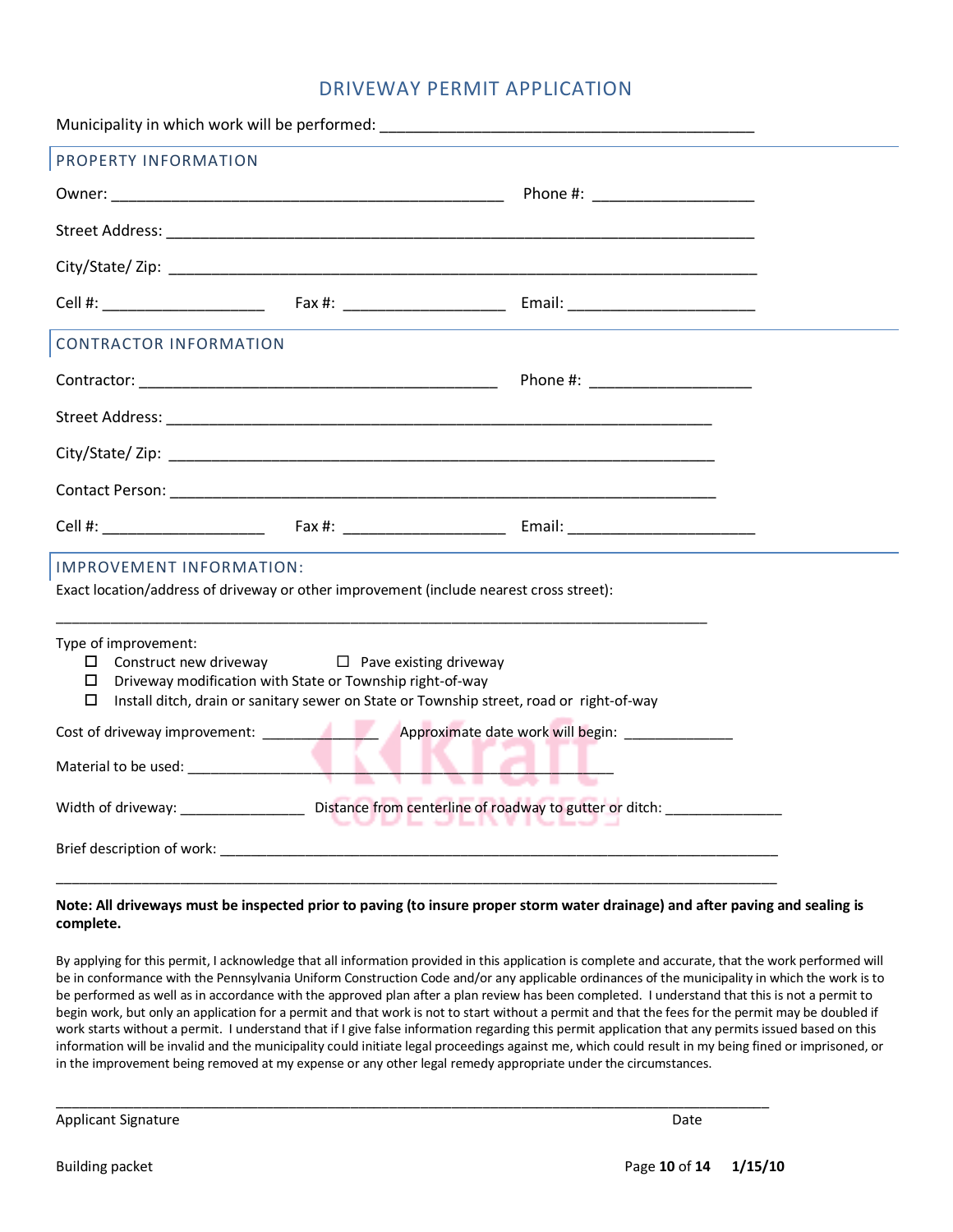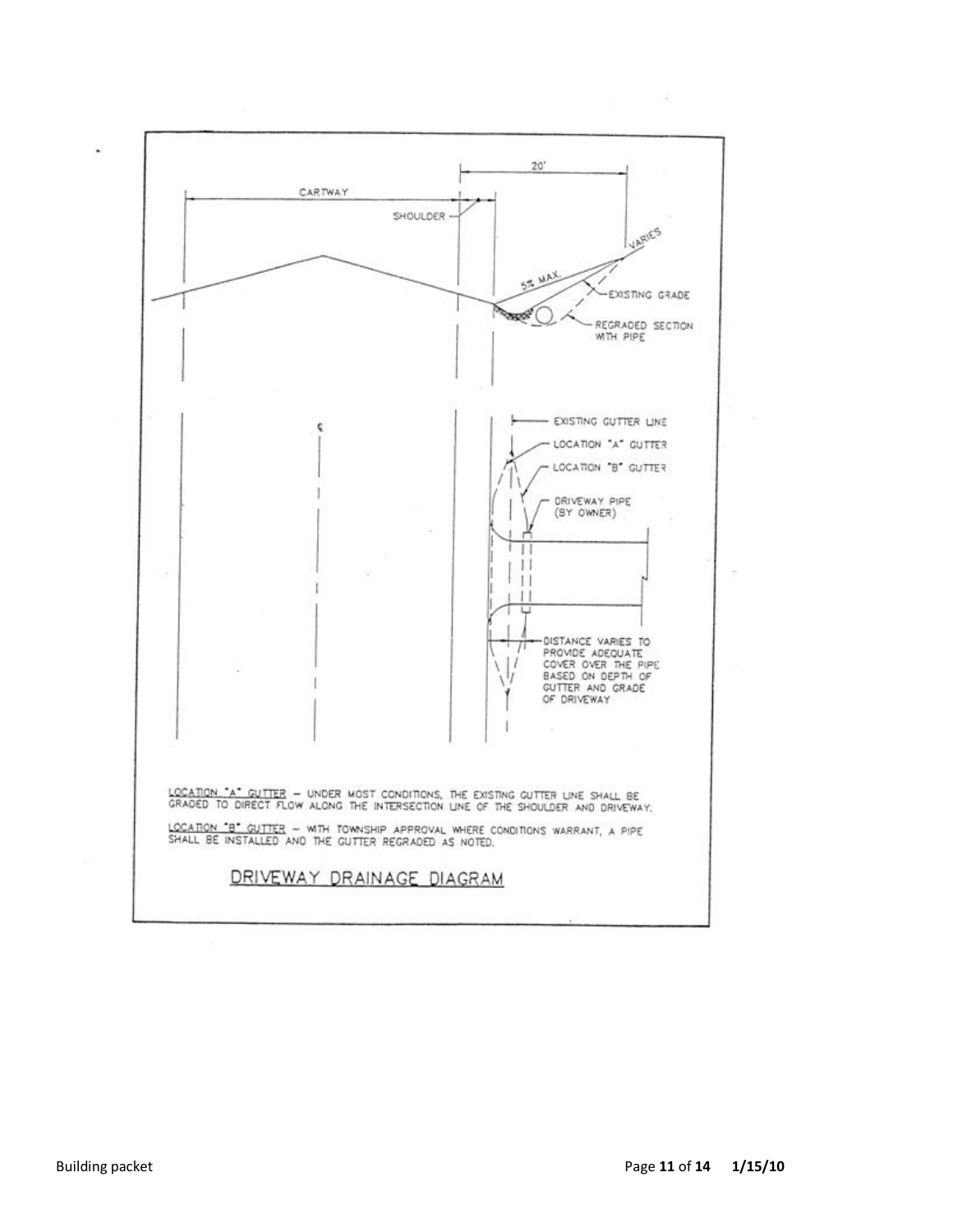

LAN VIEW OF DRIVEWAY:



FILL IN ALL THE BLANKS

×.

×

 $\mathcal{L}_{\mathcal{A}}$ 

 $-900$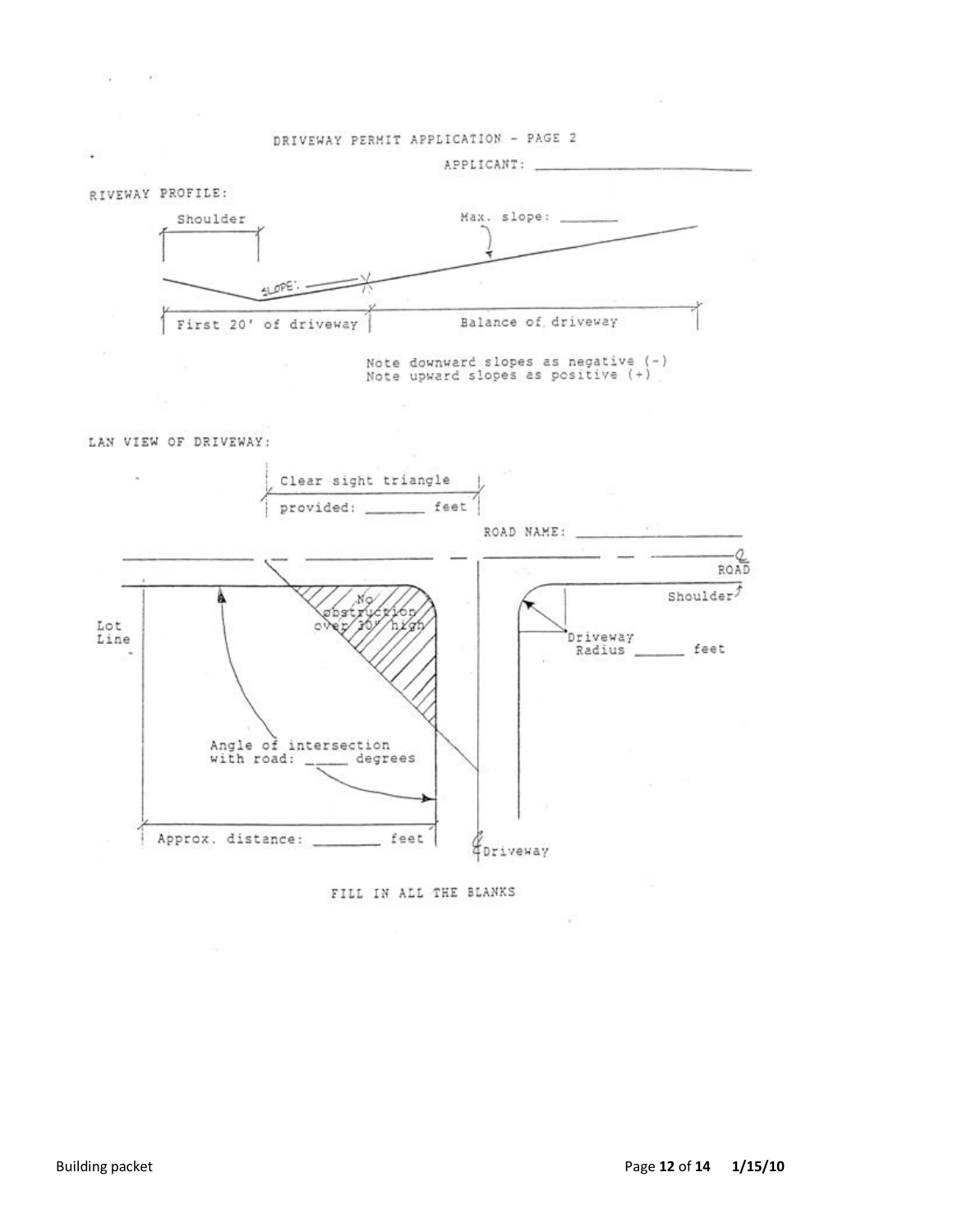# **CERTIFICATION** FOR WETLANDS / BURIED SOLID WASTE

#### WETLANDS

I hereby certify that I am fully aware of, and acknowledge that construction on or use of any property may be significantly restricted or totally prohibited by Federal Law. Lands that are identified as "wetlands" by the United States Army Corps of Engineers cannot be used unless and until a permit is issued by the Corps. Before commencing subdivision, construction or any other improvement of any land, the owner or his/her agent should contact either the Corps of Engineers or a qualified professional to determine whether or not said land could be considered either in whole or in part a "wetland." The Corps has the authority to require the removal of any improvement placed within a "wetland" by the owner of such land regardless of the cost of the removal or other effect upon the landowner.

No agent or employee of the municipality in which this work will be performed has made any effort to determine whether or not all or a portion of said land constitutes a "wetland." The granting of a building permit, occupancy permit, onsite sewage disposal permit, or subdivision approval by the municipality DOES NOT in any way imply that the land does NOT constitute a "wetland," or that a permit has been issued by the Corps to place an improvement upon the land, or that it is not necessary to determine if any portion of the land constitutes a "wetland." Any person who proceeds with subdivision, construction, or the placing of any improvement upon land without prior Corps review and/or approval does so AT HIS OWN RISK WITHOUT ANY RESPONSIBILITY ON THE PART OF THIS MUNICIPALITY, ITS AGENTS OR EMPLOYEES!

#### BURIED SOLID WASTE

I hereby certify that I have not buried any solid waste on the property of this application. I acknowledge that the Commonwealth of Pennsylvania Solid Waste Management Act specifically prohibits the disposal of solid waste except at legally permitted landfills.

I understand that violation of this act may result in prosecution by appropriate agencies of the Commonwealth.

## CODE SERVICES 3

**Applicant signature**: \_\_\_\_\_\_\_\_\_\_\_\_\_\_\_\_\_\_\_\_\_\_\_\_\_\_\_\_ **Date**: \_\_\_\_\_\_\_\_\_\_\_

**Name of applicant (please print)**: \_\_\_\_\_\_\_\_\_\_\_\_\_\_\_\_\_\_\_\_\_\_\_\_\_\_\_\_\_\_\_\_\_\_\_\_\_\_\_